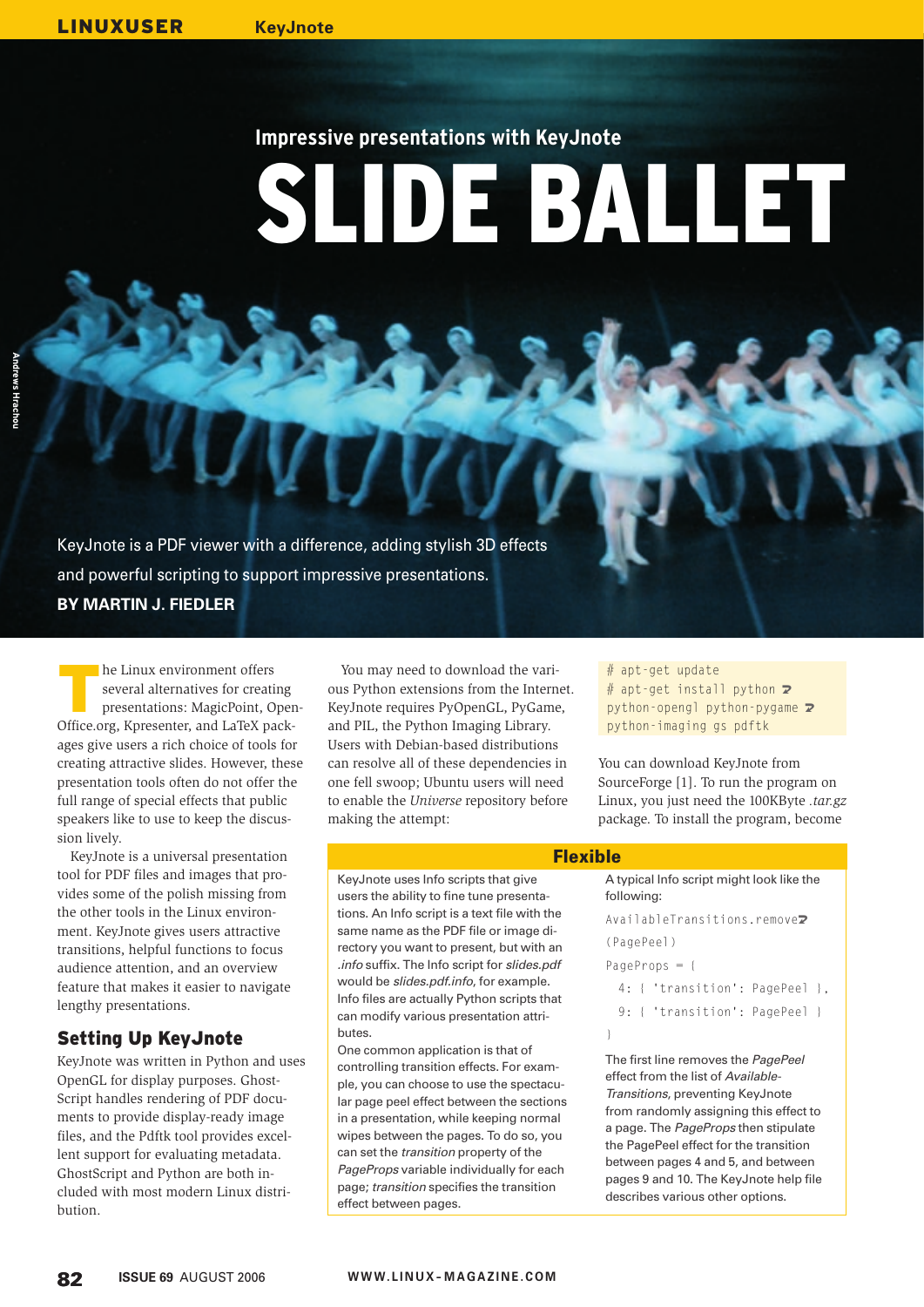

root, and copy the *keyjnote.py* file to */usr/local/bin*. You can omit the *.py* suffix to keep names consistent with the rest of the system:

#### \$ tar xzf keyjnote-0.8.1.tar.gz # cp keyjnote-0.8.1/keyjnote.py /usr/local/bin/keyjnote

Things are even easier for Gentoo users: to install the program in Gentoo, and resolve any dependencies, just enter *emerge keyjnote*.

You will need a computer with hardware-based 3D graphics acceleration if you expect KeyJnote to perform at its best. Although the program supports software rendering, this software rendering feature has a dramatic effect on the response time, and if you decide to use it, you will have to do without animations completely, which is a shame because animations are KeyJnote's biggest selling point.

### Preparing a Presentation

As KeyJnote just basically displays slides, you can use some other program to create content. Software packages such as OpenOffice.org and LaTeX



**Figure 1: KeyJnote provides animated transition effects between pages.**

are likely candidates. OpenOffice can export slides in the correct format via *File | Export as PDF…*. If you use *pdflatex*, you may already be familiar with the popular *beamer* package, which also creates attractive PDF files.

If your choice of program can't create PDF files, or if the PDF export feature gives you some trouble, note that KeyJnote can handle PNG, TIF, or JPEG formatted images. Make sure the image files are stored below a directory without any subdirectories. The display order follows a simple alphanumeric pattern, which you will be familiar with from *ls*. The option of displaying images rather than PDFs means that KeyJnote can fulfill a second important task: a slide show with the photos from your last vacation will definitely benefit from KeyJnote's transition effects.

### The Launch

After creating a PDF file – such as *slides. pdf* – launch KeyJnote by entering *keyjnote slides.pdf*. For a slideshow, just specify the name of the directory with the files (*not* the filenames) instead of the PDF filename. KeyJnote supports a number of command line switches, which you can list by setting the *-h* switch, and which are described in the manual that accompanies the program. The most important of these are *-f*, to switch to full-screen mode on launching the program, and *-g*, to set the screen

resolution. The following command line displays images from the *NewPhotos* directory in a 800x600 pixel window:

 $$ keyjnote -f -g 800x600 2$ NewPhotos

When you launch KeyJnote, the program initially displays a splash logo and then a loading progress indicator. What the program is actually doing in the background is rendering the pages of the presentation in RAM to support quicker access later. KeyJnote also makes use of this launch time to populate the overview page.

You can click to interrupt this process if necessary. Setting the *-c* flag will disable the process, a useful option for machines that are low on memory resources, as it will also prevent KeyJnote



**Figure 2: Various kinds of highlighting draw the audience's attention to the important parts of a page.**